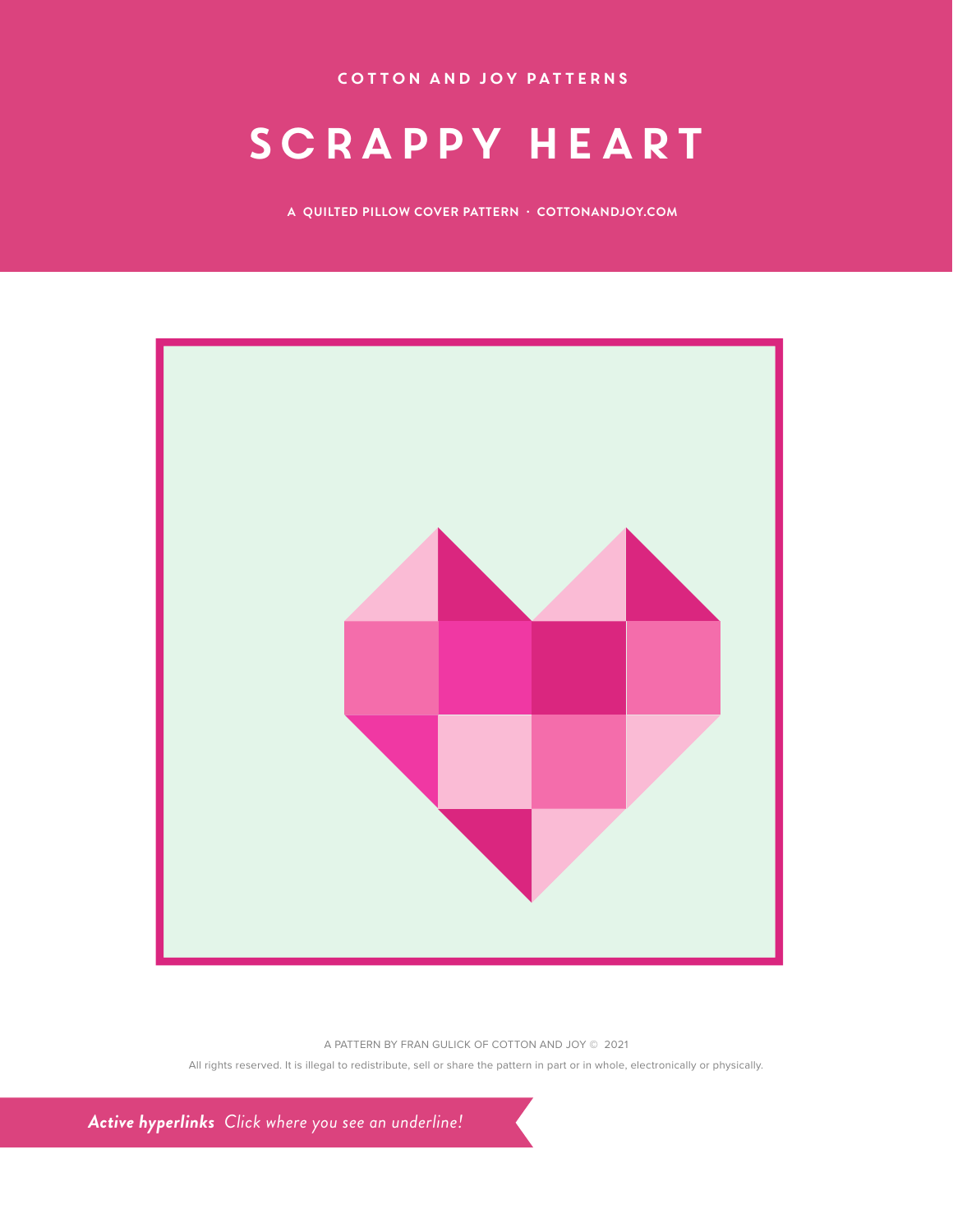#### **BEFORE YOU START**

- **• WOF** = Width of fabric. All pattern measurements assume fabric to be 42" wide from selvage to selvage
- **Seam Allowance** =  $\frac{1}{4}$ "
- Press all seams open unless otherwise stated.
- Check **[cottonandjoy.com/pattern-corrections](http://cottonandjoy.com/pattern-corrections)** for any pattern updates or corrections.
- Share your progress and finished quilt on Instagram using hashtags: **#scrappyornamentpillow** and **#cottonandjoypatterns**

| <b>MATERIALS</b>                     | <b>REQUIREMENT</b>         | <b>CUTTING</b>                                                                                                                                                         |                                                                                                                                                  |
|--------------------------------------|----------------------------|------------------------------------------------------------------------------------------------------------------------------------------------------------------------|--------------------------------------------------------------------------------------------------------------------------------------------------|
| <b>BACKGROUND</b>                    | 1 Fat Quarter              | A: 4 $4\frac{1}{2}$ x $4\frac{1}{2}$ "<br><b>B:</b> 6 $3\frac{1}{2}$ " x $3\frac{1}{2}$ "<br>$C: 1$ 12 <sup>'</sup> / <sub>2</sub> " x 6 <sup>'</sup> / <sub>2</sub> " | $D: 1$ 12 <sup>'</sup> /s' x 2 <sup>'</sup> / <sub>4</sub> "<br><b>E:</b> 1 19" x $5\frac{1}{4}$ "<br><b>F:</b> 1 19" $\times$ 2 $\frac{1}{4}$ " |
| <b>ORNAMENTS</b>                     | 4 Scraps, 41/2" x 12" each | <b>H1: 4</b> 4 <sup>1</sup> / <sub>2</sub> " $\times$ 4 <sup>1</sup> / <sub>2</sub> "<br>(1 from each scrap)                                                           | H2: 6 $3\frac{1}{2}$ " x $3\frac{1}{2}$ "<br>(1-2 from each scrap)                                                                               |
| <b>BACKING</b> and<br><b>BATTING</b> | 24" x 24"                  |                                                                                                                                                                        |                                                                                                                                                  |
| <b>PILLOW BACK</b>                   | 1/ <sub>2</sub> yard       | <b>P1:</b> 1 19" $\times$ 14"<br>P2: 1 19" x 11"                                                                                                                       |                                                                                                                                                  |
| <b>BINDING</b>                       | 1/ <sub>4</sub> yard       | 3 $2\frac{1}{2}$ x WOF                                                                                                                                                 |                                                                                                                                                  |

### **SEWING INSTRUCTIONS**

#### **HALF-SQUARE TRIANGLES (HSTs)**

- 1. Draw a diagonal guideline, from corner to corner, on the back of all A squares.
- 2. Pair one A square with an H1 square, right sides together. Note that each pair will yield two HSTs.
- 3. Sew 1/4" away on each side of the guideline. **Fig 1**
- 4. Cut along the guideline. **Fig 2**
- 5. Press seams open. Trim HSTs 31/2" x 31/2". **Fig 3**
- 6. Repeat steps 1-5 using remaining A and H1 squares, to yield 2 HSTs per pair.





**FIG 2**



**FIG 3**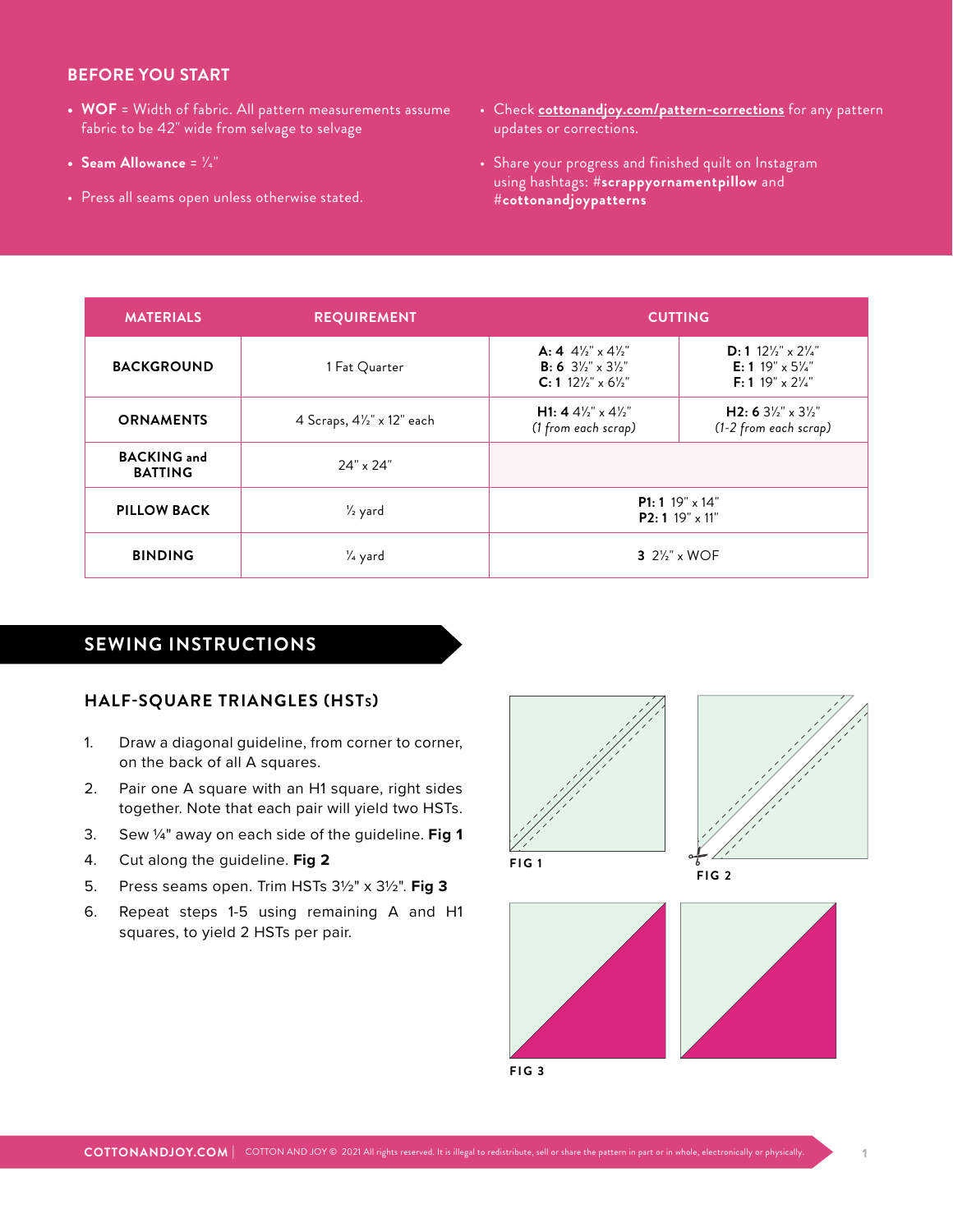#### **HEART UNIT**

- 1. Layout the 8 HSTs, 6 H2 squares, and 2 B squares into four rows of four pieces each, making sure to face the HSTs in the correct direction.
- 2. Sew together the rows from left to right, pressing the seams in the directions of the arrows. **Fig 4**
- 3. Sew rows together, nesting seams as you go. Press seams open. **Fig 5**

#### **PILLOW TOP**

- 4. Sew C piece to the top of the Heart Unit. Press seam toward C piece. **Fig 6**
- 5. Sew D piece to the bottom of the Heart Unit. Press seam toward D piece. **Fig 7**
- 6. Sew E piece to the right of unit from Step 10, and a F piece to the left of the unit. Press seams towards E and F pieces. Your pillow top should measure 19" x 19". **Fig 8**









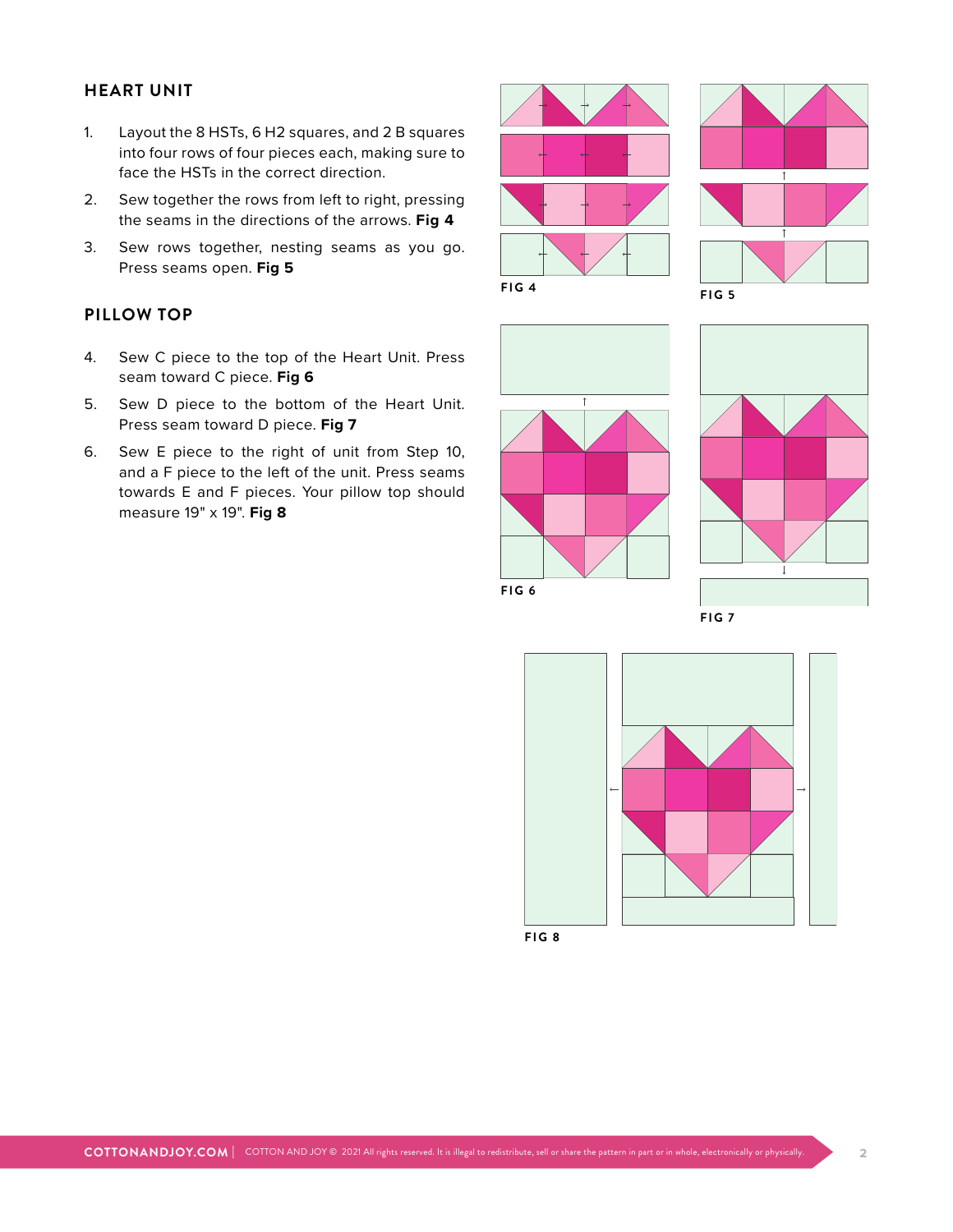## **FINISH THE PILLOW**

- 1. Make a quilt sandwich by placing the backing fabric right side down, the batting on top, then the pillow top right side up.
- 2. Baste the layers together using your preferred method. Quilt as desired.
- 3. Hem one 19" side on the P1 piece by pressing the edge over to the wrong side of the panel by 1/4". Press the folded edge over another  $1/4$ ". Top stitch the hem in place by sewing  $1/8$ " away from the folded edge of the hem. **Fig 11**
- 4. Repeat Step 4 with P2 piece.
- 5. Overlap the two panels on the backside of the pillow cover and baste the panels in place be sewing around the perimeter of the pillow 1/8-1/4" away from the edge. **Fig 12**
- 6. Sew binding strips together with diagonal seams. Trim excess, leaving a 1/4" seam allowance. Press seams. **Fig 13**
- 7. Once all binding strips are sewn together, fold in half lengthwise, wrong sides together, and press.
- 8. Sew binding to the pillow cover, lining up the raw edges. Fold binding over and machine or hand stitch to finish.